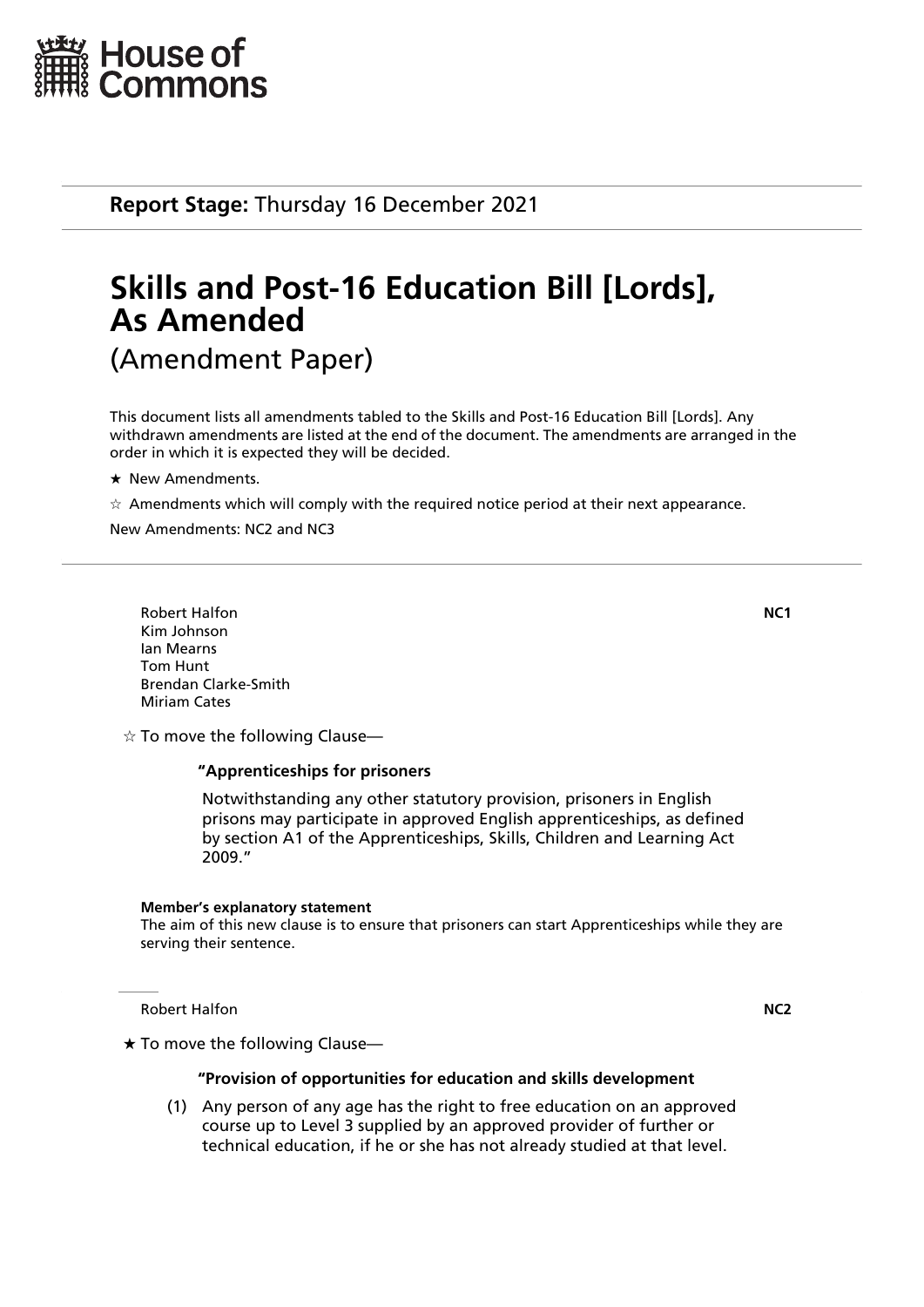- (2) Any approved provider must receive automatic in-year funding for any student covered by subsection (1), and supported by the Adult Education Budget, at a tariff rate set by the Secretary of State.
- (3) Any employer receiving apprenticeship funding must spend at least two thirds of that funding on people who begin apprenticeships at Levels 2 and 3 before the age of 25."

#### **Member's explanatory statement**

This new clause would provide for education and skills development up to a Level 3 qualification for any person of any age supplied by an approved provider if they have not already studied at that level.

Robert Halfon **NC3** 

#### $\star$  To move the following Clause-

# **"Amendments to section 42B of the Education Act 1997**

- (1) Section 42B of the Education Act 1997 is amended as follows.
- (2) After subsection (1) insert—
- "(1A) In complying with subsection (1), the proprietor must give a representative range of education and training providers (including, where reasonably practicable, a university technical college) access to registered pupils on at least three occasions during each of the first, second and third key phase of their education."
- (3) After subsection (2) insert—
- "(2A)The proprietor of a school in England within subsection (2) must—
	- (a) ensure that each registered pupil meets, during both the first and second key phase of their education, with a representative range of education and training providers to whom access is given, and
	- (b) ask providers to whom access is given to provide information that includes the following—
		- (i) information about the provider and the approved technical education qualifications or apprenticeships that the provider offers,
		- (ii) information about the careers to which those technical education qualifications or apprenticeships might lead,
		- (iii) a description of what learning or training with the provider is like, and
		- (iv) responses to questions from the pupils about the provider or technical education qualifications and apprenticeships.
- (2B) Access given under subsection (1) must be for a reasonable period of time during the standard school day."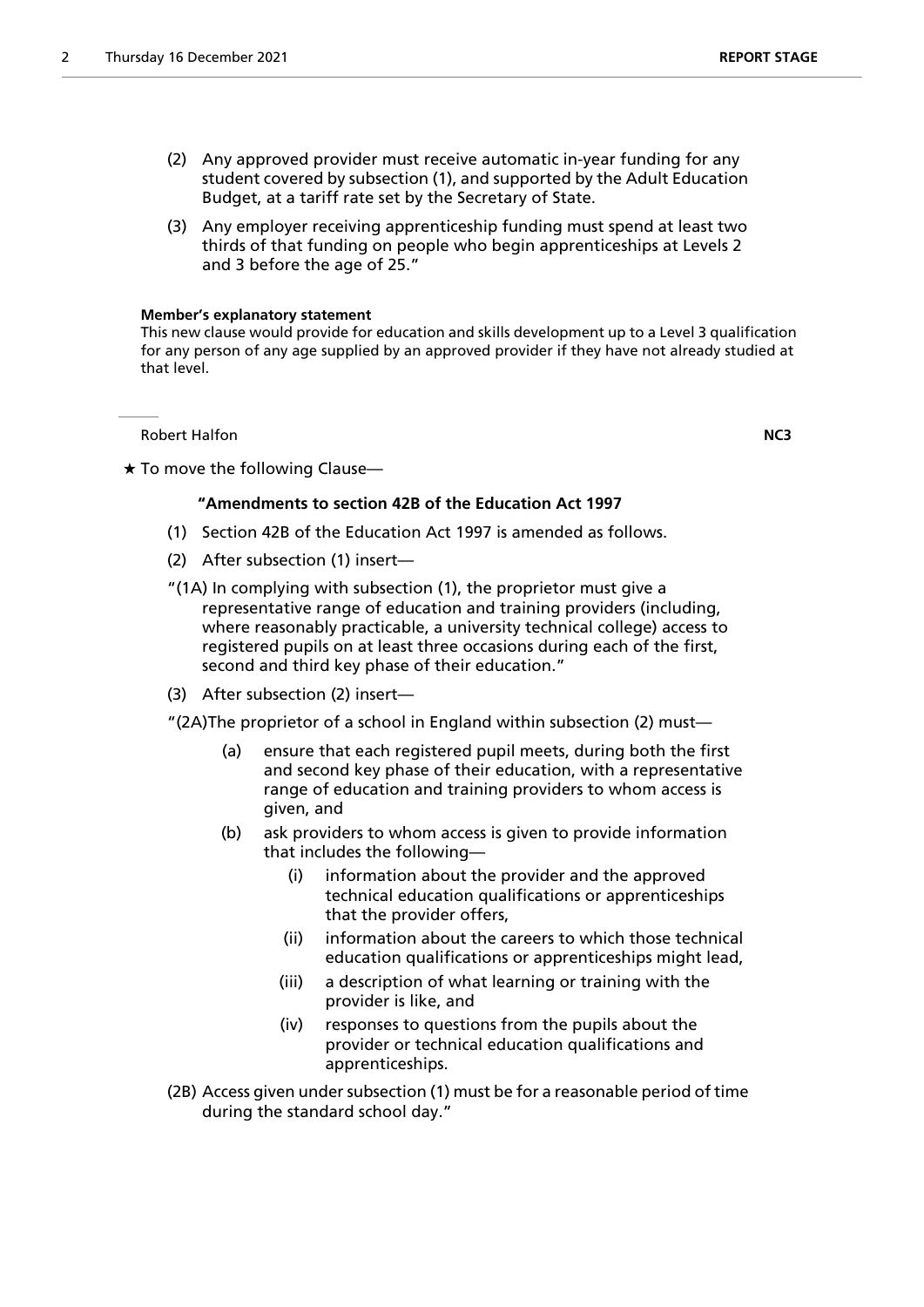- (4) After subsection (5)(a), insert—
	- "(aa) a requirement to provide access to a representative range of education and training providers to include where practicable a university technical college;"
- (5) In subsection (5)(c), after "access" insert "and the times at which the access is to be given;"
- (6) After subsection (5)(c), insert—
	- "(d) an explanation of how the proprietor proposes to comply with the obligations imposed under subsection (2A)."
- (7) After subsection (9), insert—

"(9A) For the purposes of this section—

- (a) the first key phase of a pupil's education is the period—
	- (i) beginning at the same time as the school year in which the majority of pupils in the pupil's class attain the age of 13, and
	- (ii) ending with 28 February in the following school year;
- (b) the second key phase of a pupil's education is the period—
	- (i) beginning at the same time as the school year in which the majority of pupils in the pupil's class attain the age of 15, and
	- (ii) ending with 28 February in the following school year;
- (c) the third key phase of a pupil's education is the period
	- beginning at the same time as the school year in which the majority of pupils in the pupil's class attain the age of 17, and
	- (ii) ending with 28 February in the following school year.""

#### **Member's explanatory statement**

This new clause will ensure that Section 2 of the Technical and Further Education Act 2017, commonly known as the Baker Clause, is legally enforceable.

# Order of the House

# **[15 November 2021]**

That the following provisions shall apply to the Skills and Post-16 Education Bill [Lords]:

## **Committal**

1. The Bill shall be committed to a Public Bill Committee.

## **Proceedings in Public Bill Committee**

- 2. Proceedings in the Public Bill Committee shall (so far as not previously concluded) be brought to a conclusion on Tuesday 7 December 2021.
- 3. The Public Bill Committee shall have leave to sit twice on the first day on which it meets.